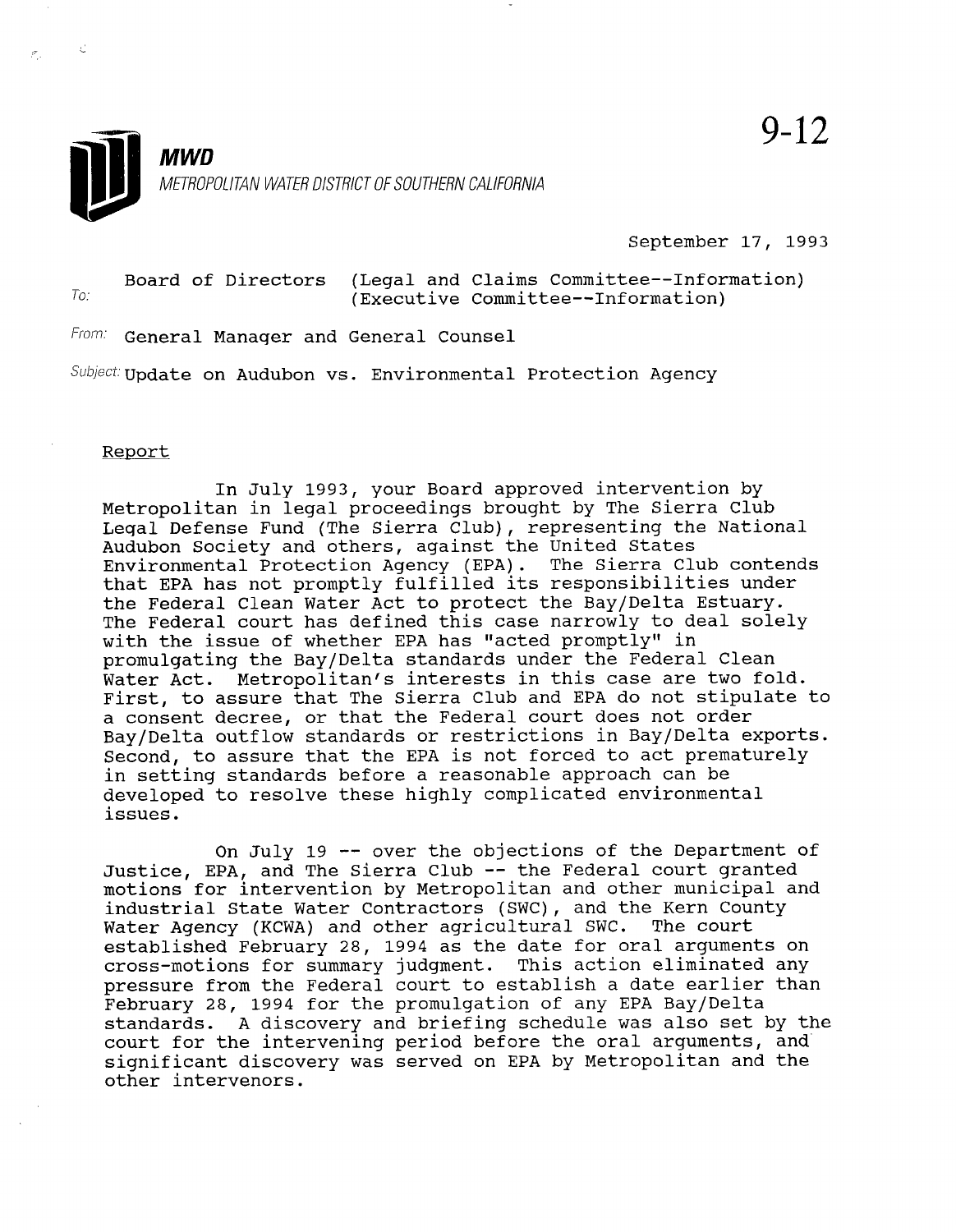Y.

During the intervention hearing with the Federal court, it was learned that settlement discussions were being conducted between the Department of Justice and The Sierra Club attorneys. The Federal court strongly implied that the intervenors had an interest in participating in such discussions. At a subsequent status conference with the Federal court, The Sierra club attorneys offered to include the intervenors in the discussions. However, despite repeated written and telephonic requests, the intervenors have not been permitted to participate in those discussions.

A meeting was scheduled with Federal and EPA attorneys in Washington D.C. on September 13 to discuss the status of the case. At that meeting, representatives of Metropolitan and KCWA were informed that The Department of Justice and The Sierra Club had finalized a settlement that day in the case that would require EPA to promulgate proposed standards by December 15, 1993. The intervenors did not know before the September 13 meeting about the settlement which is contrary to the court's instructions. Under The Clean Water Act, the effect of the settlement would require EPA to implement final standards within 90 days, or by March 15, 1994. It is believed that this is far too short a period to accomplish this task.

Details of the proposed settlement reveal that the first of Metropolitan's objectives have been met. That is, the proposed settlement does not order EPA to develop protective water quality standards such as outflow requirements or export limits. However, the settlement agreement is not consistent with Metropolitan's second objective since it sets an early date for EPA to publish draft standards. Significantly, the December 15 date to publish the Bay/Delta standards can be extended by joint agreement between The Sierra Club and EPA administrator; or the EPA administrator separately, subject to The Sierra Club opposition. Thus, the main purpose of the settlement appears to be to block the discovery proceedings of the intervenors. Metropolitan and KWCA intend to strenuously object to the settlement, which we believe impairs EPA's ability to develop reasonable standards and which was reached without the participation or knowledge of Metropolitan or the other intervenors. If the settlement is ultimately approved by the court and the December 15 deadline is unchanged, it would result in an accelerated time line for the action by the Federal government to impose standards on the Bay/Delta system. More importantly, this action indicates that the federal agencies having jurisdiction over the Bay/Delta are fully coordinated and naving jurisuiction over the bay/bered are rarry occasing<br>ready to proceed without further delay on Federal Bay/Del ready to proceed without further delay on Federal Bay/Delta<br>regulatory matters. The Bay/Delta and Legal staff will keep your Board informed of developments in this case as they occur in the poaru<br>.........